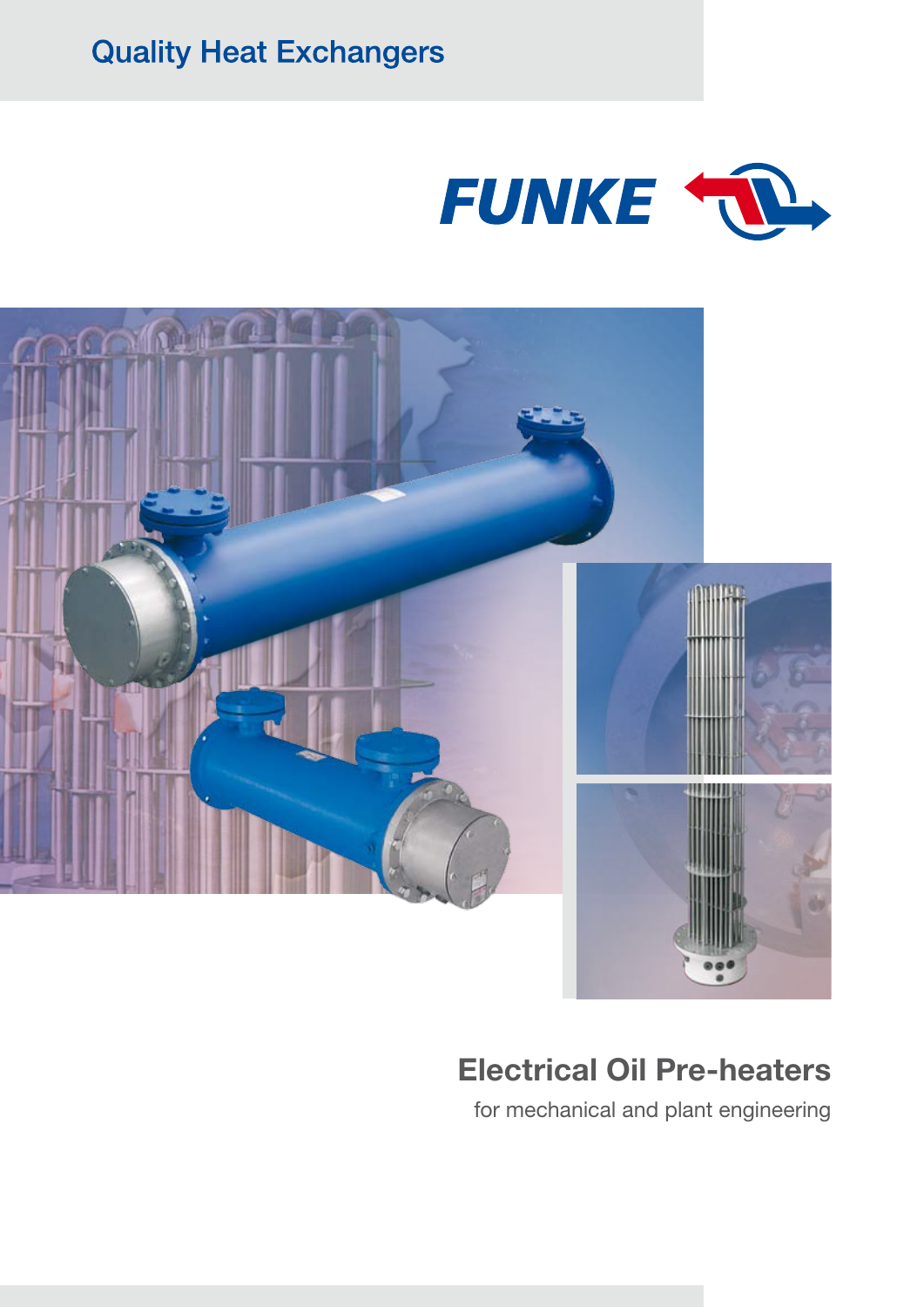

### With partnership into the future

FUNKE is a leader in the development and production of quality heat exchangers with a heat transfer area of up to 2 400 m². The range of products comprises shell-and-tube heat exchangers, bolted and brazed plate heat exchangers as well as oil/ air cooling units and electrical oil pre-heaters. Thus, as one of the few producers worldwide, FUNKE offers solutions with optimum thermodynamic designs for different industries and virtually all applications.

FUNKE focuses on customer orientation, highest quality standards, flexibility and advisory skills – important benefits a company of just the right size is able to offer.

> Example of application: Oil supply system of ..Schnupp" with electric oil preheaters of high temperature design

Electro-junction box with temperature limiter Construction easy to maintain by drawable heating rod bundle

## Optimizing machine-tool efficiency

– with FUNKE electrical oil pre-heaters Using electrical oil pre-heaters is of high importance for assuring ideal machine-tool efficiency, minimization of energy consumption and wear protection. FUNKE offers a highly developed modular program with 11 sizes for the typical requirements of mechanical- and plant engineering with a heating power of 3 to 100 kW.

#### **Applications**

Heating of oil, flame resistant liquids and emulsions by electrical energy, especially for machines and facilities outdoors and on test stands which require selected oil temperatures.

#### Function

The medium to be heated flows around a bundle of u-shaped bent heating rods. The distance of the switching segments guarantees an adequate flow velocity, even at the allowed minimum flow rate. The standard heat transfer per unit surface area is approx. 2 W/cm². The surface temperature of the heating rod is only 110°C at minimum flow rate and at oil inlet temperature of 60°C. Thus, the temperature is far below the coking temperature of oil. The temperature limiter installed cuts off at 80°C.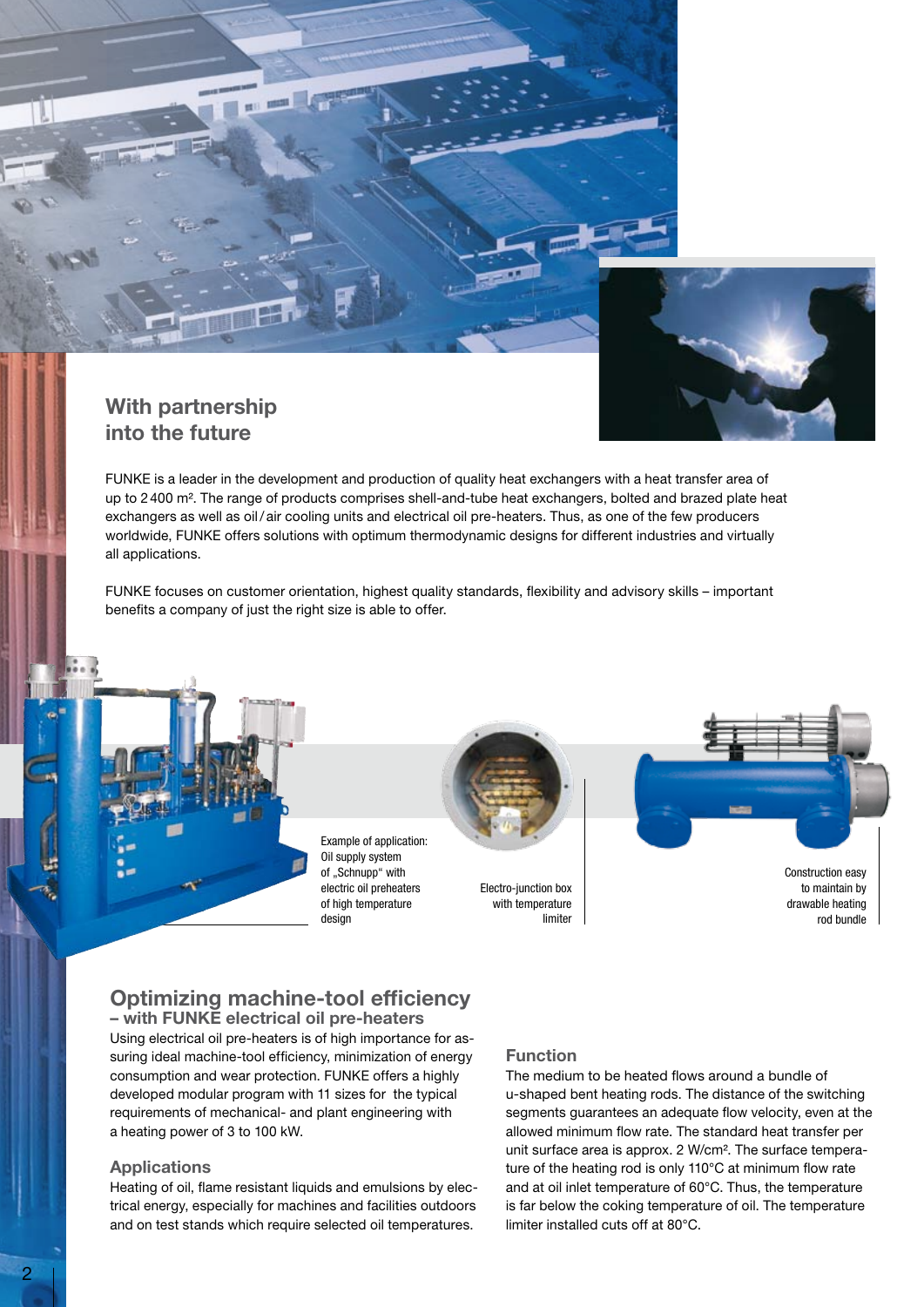

÷.



|  | <b>Type series</b> | <b>Heating</b><br>power | <b>Minimum</b><br>oil flow | <b>Operating</b><br>pressure | <b>Operating</b><br>tempera-<br>ture | <b>Dimensions mm</b> |      |             |
|--|--------------------|-------------------------|----------------------------|------------------------------|--------------------------------------|----------------------|------|-------------|
|  |                    | kW                      | l/min                      | bar                          | ℃                                    | a                    | b    | $\mathbf b$ |
|  | 0.0805             | 3                       | 35                         | 25                           | 110                                  | 133                  | 550  | 810         |
|  |                    | $6\phantom{1}6$         | 35                         | 25                           | 110                                  | 133                  | 1040 | 1300        |
|  | 0.8006             | 9                       | 60                         | 16                           | 110                                  | 193.7                | 485  | 749         |
|  |                    | 13,5                    | 60                         | 16                           | 110                                  | 193.7                | 855  | 1164        |
|  |                    | 18                      | 60                         | 16                           | 110                                  | 193.7                | 1105 | 1414        |
|  | 0.0807             | 27                      | 110                        | 16                           | 110                                  | 229                  | 1085 | 1417        |
|  |                    | 33,7                    | 110                        | 16                           | 110                                  | 229                  | 1435 | 1767        |
|  | 0.0808             | 45                      | 140                        | 16                           | 110                                  | 279                  | 1070 | 1419        |
|  |                    | 56,2                    | 140                        | 16                           | 110                                  | 279                  | 1420 | 1769        |
|  | 0.0809             | 81                      | 220                        | 16                           | 110                                  | 360                  | 1040 | 1478        |
|  |                    | 101,2                   | 220                        | 16                           | 110                                  | 368                  | 1190 | 1628        |





High temperature unit up to 200°C Complete range of current special voltages Reduced heat surface stress of 1 W/cm²

#### **Advantages**

Standard type series of 3 -100 kW Optional: High temperature version From 27 kW: Power can be set in 3 steps

Electrical oil pre-heaters are carefully mounted and have to pass adequate quality and pressure tests before being dispatched

#### Advantages of pre-heating

The viscosity of oils and flame resistant liquids highly increases at low temperatures. This can cause very high pressure losses within tubes, filters and cooling systems. Cold starts of systems, especially when oil/air cooling units are set up outside, a much too high start-up pressure can cause heavy losses on pumps, filters, heat exchangers and other parts. If the oil in the tank has already reached a selected temperature by adequate pre-heating, the start-up of systems and machines will be considerably eased. Since nowadays hydraulic systems usually are operated by bypass flow cooling and filtering, an oil pre-heater can easily be integrated in such a loop.